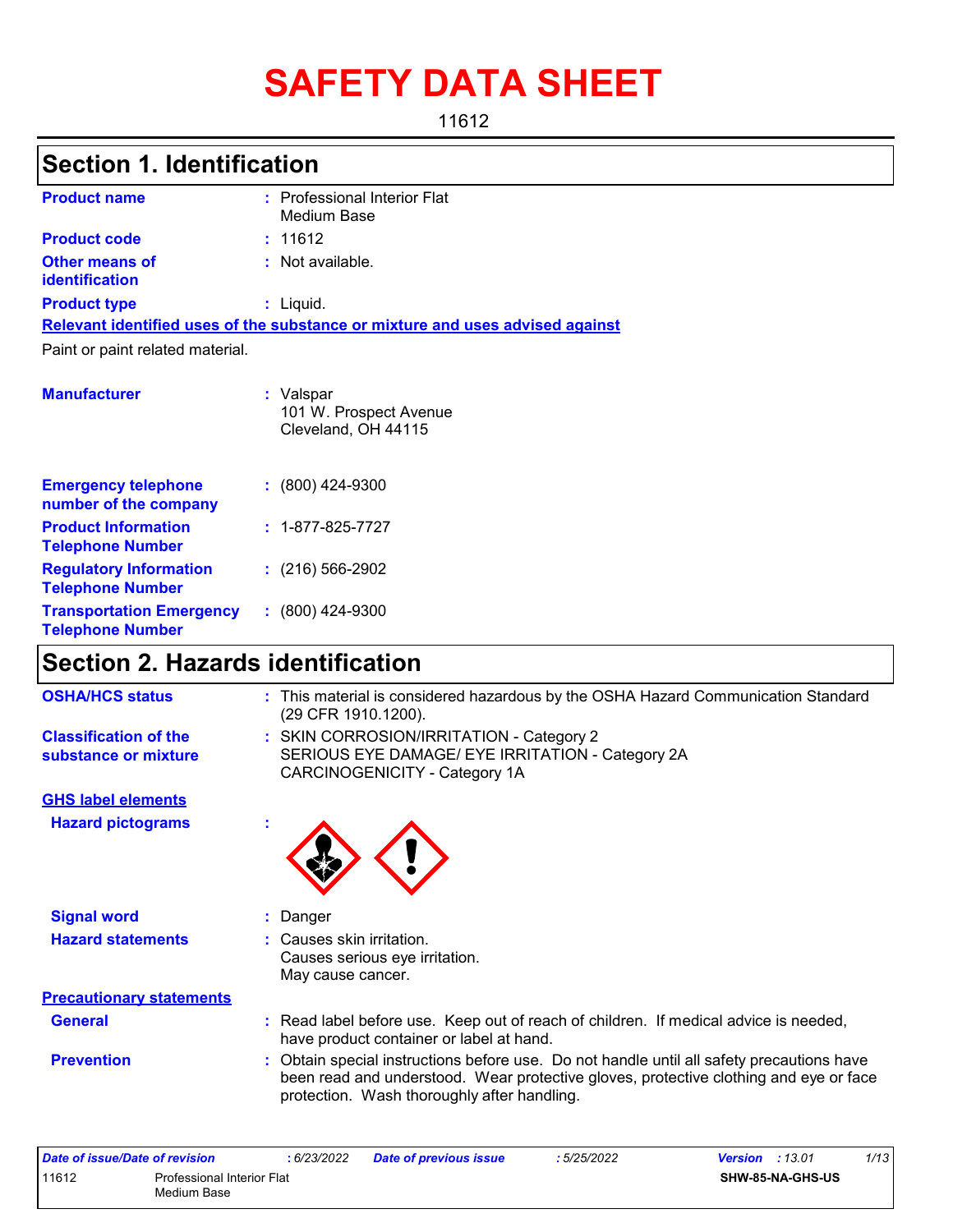### **Section 2. Hazards identification**

| <b>Response</b>                            | : IF exposed or concerned: Get medical advice or attention. Take off contaminated<br>clothing and wash it before reuse. IF ON SKIN: Wash with plenty of water. If skin<br>irritation occurs: Get medical advice or attention. IF IN EYES: Rinse cautiously with<br>water for several minutes. Remove contact lenses, if present and easy to do. Continue<br>rinsing. If eye irritation persists: Get medical advice or attention.                                                                                                                                                                                                                                                                 |
|--------------------------------------------|---------------------------------------------------------------------------------------------------------------------------------------------------------------------------------------------------------------------------------------------------------------------------------------------------------------------------------------------------------------------------------------------------------------------------------------------------------------------------------------------------------------------------------------------------------------------------------------------------------------------------------------------------------------------------------------------------|
| <b>Storage</b>                             | : Store locked up.                                                                                                                                                                                                                                                                                                                                                                                                                                                                                                                                                                                                                                                                                |
| <b>Disposal</b>                            | : Dispose of contents and container in accordance with all local, regional, national and<br>international regulations.                                                                                                                                                                                                                                                                                                                                                                                                                                                                                                                                                                            |
| <b>Supplemental label</b><br>elements      | WARNING: This product contains chemicals known to the State of California to cause<br>cancer and birth defects or other reproductive harm. Adequate ventilation required when<br>sanding or abrading the dried film. If Adequate ventilation cannot be provided wear an<br>approved particulate respirator (NIOSH approved). Follow respirator manufacturer's<br>directions for respirator use. DELAYED EFFECTS FROM LONG TERM<br>OVEREXPOSURE. Abrading or sanding of the dry film may release Crystalline Silica<br>which has been shown to cause lung damage and cancer under long term exposure.<br>Please refer to the SDS for additional information. Keep out of reach of children. Do not |
|                                            | transfer contents to other containers for storage.                                                                                                                                                                                                                                                                                                                                                                                                                                                                                                                                                                                                                                                |
| <b>Hazards not otherwise</b><br>classified | : None known.                                                                                                                                                                                                                                                                                                                                                                                                                                                                                                                                                                                                                                                                                     |

### **Section 3. Composition/information on ingredients**

| Substance/mixture     | : Mixture        |
|-----------------------|------------------|
| <b>Other means of</b> | : Not available. |
| <b>identification</b> |                  |

#### **CAS number/other identifiers**

| Ingredient name                       | % by weight    | <b>CAS number</b> |
|---------------------------------------|----------------|-------------------|
| l Calcium Carbonate                   | $\geq 10 - 20$ | 1317-65-3         |
| l Titanium Dioxide                    | l≤5            | 13463-67-7        |
| Heavy Paraffinic Oil                  | l≤1            | 64742-65-0        |
| Crystalline Silica, respirable powder | l≤0.3          | 14808-60-7        |

Any concentration shown as a range is to protect confidentiality or is due to batch variation.

**There are no additional ingredients present which, within the current knowledge of the supplier and in the concentrations applicable, are classified and hence require reporting in this section.**

**Occupational exposure limits, if available, are listed in Section 8.**

### **Section 4. First aid measures**

#### **:** Immediately flush eyes with plenty of water, occasionally lifting the upper and lower eyelids. Check for and remove any contact lenses. Continue to rinse for at least 10 minutes. Get medical attention. Flush contaminated skin with plenty of water. Remove contaminated clothing and **:** shoes. Wash contaminated clothing thoroughly with water before removing it, or wear gloves. Continue to rinse for at least 10 minutes. Get medical attention. Wash clothing before reuse. Clean shoes thoroughly before reuse. Remove victim to fresh air and keep at rest in a position comfortable for breathing. If **:** not breathing, if breathing is irregular or if respiratory arrest occurs, provide artificial respiration or oxygen by trained personnel. It may be dangerous to the person providing aid to give mouth-to-mouth resuscitation. Get medical attention. If unconscious, place in recovery position and get medical attention immediately. Maintain an open airway. Loosen tight clothing such as a collar, tie, belt or waistband. **Eye contact Skin contact Inhalation Description of necessary first aid measures**

| Date of issue/Date of revision                     |  | : 6/23/2022 | <b>Date of previous issue</b> | : 5/25/2022 | <b>Version</b> : 13.01 |                  | 2/13 |
|----------------------------------------------------|--|-------------|-------------------------------|-------------|------------------------|------------------|------|
| 11612<br>Professional Interior Flat<br>Medium Base |  |             |                               |             |                        | SHW-85-NA-GHS-US |      |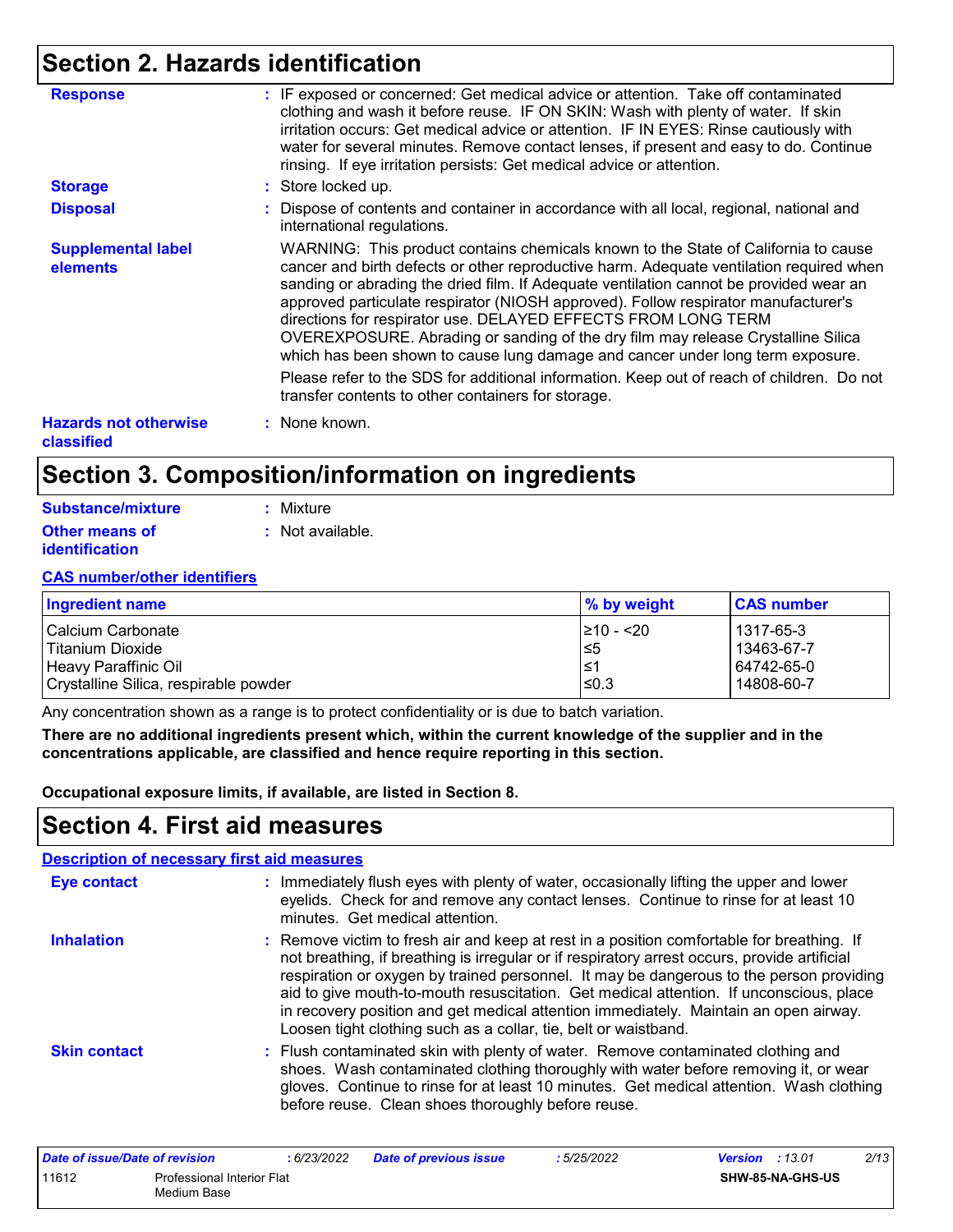### **Section 4. First aid measures**

| <b>Ingestion</b>                                   | : Wash out mouth with water. Remove dentures if any. If material has been swallowed<br>and the exposed person is conscious, give small quantities of water to drink. Stop if the<br>exposed person feels sick as vomiting may be dangerous. Do not induce vomiting<br>unless directed to do so by medical personnel. If vomiting occurs, the head should be<br>kept low so that vomit does not enter the lungs. Get medical attention. Never give<br>anything by mouth to an unconscious person. If unconscious, place in recovery position<br>and get medical attention immediately. Maintain an open airway. Loosen tight clothing<br>such as a collar, tie, belt or waistband. |
|----------------------------------------------------|-----------------------------------------------------------------------------------------------------------------------------------------------------------------------------------------------------------------------------------------------------------------------------------------------------------------------------------------------------------------------------------------------------------------------------------------------------------------------------------------------------------------------------------------------------------------------------------------------------------------------------------------------------------------------------------|
| Most important symptoms/effects, acute and delayed |                                                                                                                                                                                                                                                                                                                                                                                                                                                                                                                                                                                                                                                                                   |
| <b>Potential acute health effects</b>              |                                                                                                                                                                                                                                                                                                                                                                                                                                                                                                                                                                                                                                                                                   |
| <b>Eye contact</b>                                 | : Causes serious eye irritation.                                                                                                                                                                                                                                                                                                                                                                                                                                                                                                                                                                                                                                                  |
| <b>Inhalation</b>                                  | : No known significant effects or critical hazards.                                                                                                                                                                                                                                                                                                                                                                                                                                                                                                                                                                                                                               |
| <b>Skin contact</b>                                | : Causes skin irritation.                                                                                                                                                                                                                                                                                                                                                                                                                                                                                                                                                                                                                                                         |
| <b>Ingestion</b>                                   | : No known significant effects or critical hazards.                                                                                                                                                                                                                                                                                                                                                                                                                                                                                                                                                                                                                               |
| <b>Over-exposure signs/symptoms</b>                |                                                                                                                                                                                                                                                                                                                                                                                                                                                                                                                                                                                                                                                                                   |
| <b>Eye contact</b>                                 | : Adverse symptoms may include the following:<br>pain or irritation<br>watering<br>redness                                                                                                                                                                                                                                                                                                                                                                                                                                                                                                                                                                                        |
| <b>Inhalation</b>                                  | : No specific data.                                                                                                                                                                                                                                                                                                                                                                                                                                                                                                                                                                                                                                                               |
| <b>Skin contact</b>                                | : Adverse symptoms may include the following:<br>irritation<br>redness                                                                                                                                                                                                                                                                                                                                                                                                                                                                                                                                                                                                            |
| <b>Ingestion</b>                                   | : No specific data.                                                                                                                                                                                                                                                                                                                                                                                                                                                                                                                                                                                                                                                               |
|                                                    | Indication of immediate medical attention and special treatment needed, if necessary                                                                                                                                                                                                                                                                                                                                                                                                                                                                                                                                                                                              |
| <b>Notes to physician</b>                          | : Treat symptomatically. Contact poison treatment specialist immediately if large<br>quantities have been ingested or inhaled.                                                                                                                                                                                                                                                                                                                                                                                                                                                                                                                                                    |
| <b>Specific treatments</b>                         | : No specific treatment.                                                                                                                                                                                                                                                                                                                                                                                                                                                                                                                                                                                                                                                          |
| <b>Protection of first-aiders</b>                  | : No action shall be taken involving any personal risk or without suitable training. If it is<br>suspected that fumes are still present, the rescuer should wear an appropriate mask or<br>self-contained breathing apparatus. It may be dangerous to the person providing aid to<br>give mouth-to-mouth resuscitation. Wash contaminated clothing thoroughly with water<br>before removing it, or wear gloves.                                                                                                                                                                                                                                                                   |
|                                                    |                                                                                                                                                                                                                                                                                                                                                                                                                                                                                                                                                                                                                                                                                   |

**See toxicological information (Section 11)**

### **Section 5. Fire-fighting measures**

| <b>Extinguishing media</b>                           |                                                                                                                        |            |                   |     |
|------------------------------------------------------|------------------------------------------------------------------------------------------------------------------------|------------|-------------------|-----|
| <b>Suitable extinguishing</b><br>media               | : Use an extinguishing agent suitable for the surrounding fire.                                                        |            |                   |     |
| <b>Unsuitable extinguishing</b><br>media             | : None known.                                                                                                          |            |                   |     |
| <b>Specific hazards arising</b><br>from the chemical | : In a fire or if heated, a pressure increase will occur and the container may burst.                                  |            |                   |     |
| <b>Hazardous thermal</b><br>decomposition products   | Decomposition products may include the following materials:<br>carbon dioxide<br>carbon monoxide<br>metal oxide/oxides |            |                   |     |
| Date of issue/Date of revision                       | . 6/23/2022<br>Dato of provinus issuo                                                                                  | .5/25/2022 | .13.01<br>Vareion | 3/1 |

| Date of issue/Date of revision |                                                  | : 6/23/2022 | <b>Date of previous issue</b> | : 5/25/2022 | <b>Version</b> : 13.01 |                         | 3/13 |
|--------------------------------|--------------------------------------------------|-------------|-------------------------------|-------------|------------------------|-------------------------|------|
| 11612                          | <b>Professional Interior Flat</b><br>Medium Base |             |                               |             |                        | <b>SHW-85-NA-GHS-US</b> |      |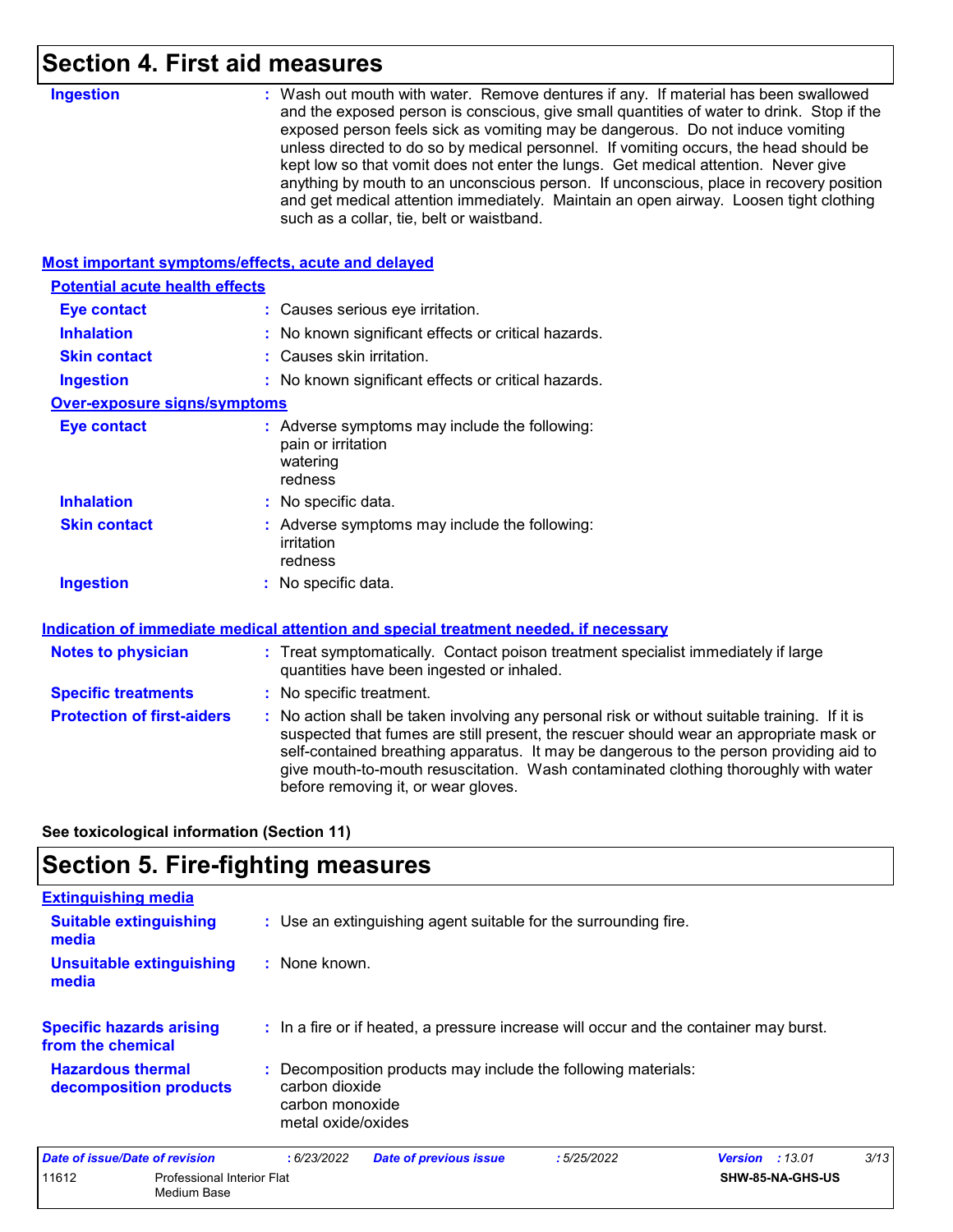### **Section 5. Fire-fighting measures**

| <b>Special protective actions</b><br>for fire-fighters   | : Promptly isolate the scene by removing all persons from the vicinity of the incident if<br>there is a fire. No action shall be taken involving any personal risk or without suitable<br>training. |  |
|----------------------------------------------------------|-----------------------------------------------------------------------------------------------------------------------------------------------------------------------------------------------------|--|
| <b>Special protective</b><br>equipment for fire-fighters | : Fire-fighters should wear appropriate protective equipment and self-contained breathing<br>apparatus (SCBA) with a full face-piece operated in positive pressure mode.                            |  |

### **Section 6. Accidental release measures**

|                                                              | <b>Personal precautions, protective equipment and emergency procedures</b>                                                                                                                                                                                                                                                                                                                                                                                                                                                                                                                                                                                                                                   |
|--------------------------------------------------------------|--------------------------------------------------------------------------------------------------------------------------------------------------------------------------------------------------------------------------------------------------------------------------------------------------------------------------------------------------------------------------------------------------------------------------------------------------------------------------------------------------------------------------------------------------------------------------------------------------------------------------------------------------------------------------------------------------------------|
| For non-emergency<br>personnel                               | : No action shall be taken involving any personal risk or without suitable training.<br>Evacuate surrounding areas. Keep unnecessary and unprotected personnel from<br>entering. Do not touch or walk through spilled material. Avoid breathing vapor or mist.<br>Provide adequate ventilation. Wear appropriate respirator when ventilation is<br>inadequate. Put on appropriate personal protective equipment.                                                                                                                                                                                                                                                                                             |
| For emergency responders                                     | If specialized clothing is required to deal with the spillage, take note of any information in<br>÷.<br>Section 8 on suitable and unsuitable materials. See also the information in "For non-<br>emergency personnel".                                                                                                                                                                                                                                                                                                                                                                                                                                                                                       |
| <b>Environmental precautions</b>                             | : Avoid dispersal of spilled material and runoff and contact with soil, waterways, drains<br>and sewers. Inform the relevant authorities if the product has caused environmental<br>pollution (sewers, waterways, soil or air).                                                                                                                                                                                                                                                                                                                                                                                                                                                                              |
| <b>Methods and materials for containment and cleaning up</b> |                                                                                                                                                                                                                                                                                                                                                                                                                                                                                                                                                                                                                                                                                                              |
| <b>Small spill</b>                                           | : Stop leak if without risk. Move containers from spill area. Dilute with water and mop up<br>if water-soluble. Alternatively, or if water-insoluble, absorb with an inert dry material and<br>place in an appropriate waste disposal container. Dispose of via a licensed waste<br>disposal contractor.                                                                                                                                                                                                                                                                                                                                                                                                     |
| <b>Large spill</b>                                           | : Stop leak if without risk. Move containers from spill area. Approach release from<br>upwind. Prevent entry into sewers, water courses, basements or confined areas. Wash<br>spillages into an effluent treatment plant or proceed as follows. Contain and collect<br>spillage with non-combustible, absorbent material e.g. sand, earth, vermiculite or<br>diatomaceous earth and place in container for disposal according to local regulations<br>(see Section 13). Dispose of via a licensed waste disposal contractor. Contaminated<br>absorbent material may pose the same hazard as the spilled product. Note: see<br>Section 1 for emergency contact information and Section 13 for waste disposal. |

## **Section 7. Handling and storage**

measures.

#### **Precautions for safe handling**

| <b>Protective measures</b>                       | : Put on appropriate personal protective equipment (see Section 8). Avoid exposure -<br>obtain special instructions before use. Do not handle until all safety precautions have<br>been read and understood. Do not get in eyes or on skin or clothing. Do not ingest.<br>Avoid breathing vapor or mist. If during normal use the material presents a respiratory<br>hazard, use only with adequate ventilation or wear appropriate respirator. Keep in the<br>original container or an approved alternative made from a compatible material, kept<br>tightly closed when not in use. Empty containers retain product residue and can be<br>hazardous. Do not reuse container. |
|--------------------------------------------------|--------------------------------------------------------------------------------------------------------------------------------------------------------------------------------------------------------------------------------------------------------------------------------------------------------------------------------------------------------------------------------------------------------------------------------------------------------------------------------------------------------------------------------------------------------------------------------------------------------------------------------------------------------------------------------|
| <b>Advice on general</b><br>occupational hygiene | : Eating, drinking and smoking should be prohibited in areas where this material is<br>handled, stored and processed. Workers should wash hands and face before eating,<br>drinking and smoking. Remove contaminated clothing and protective equipment before<br>entering eating areas. See also Section 8 for additional information on hygiene                                                                                                                                                                                                                                                                                                                               |

| Date of issue/Date of revision |                                           | 6/23/2022 | <b>Date of previous issue</b> | : 5/25/2022 | <b>Version</b> : 13.01 |                  | 4/13 |
|--------------------------------|-------------------------------------------|-----------|-------------------------------|-------------|------------------------|------------------|------|
| 11612                          | Professional Interior Flat<br>Medium Base |           |                               |             |                        | SHW-85-NA-GHS-US |      |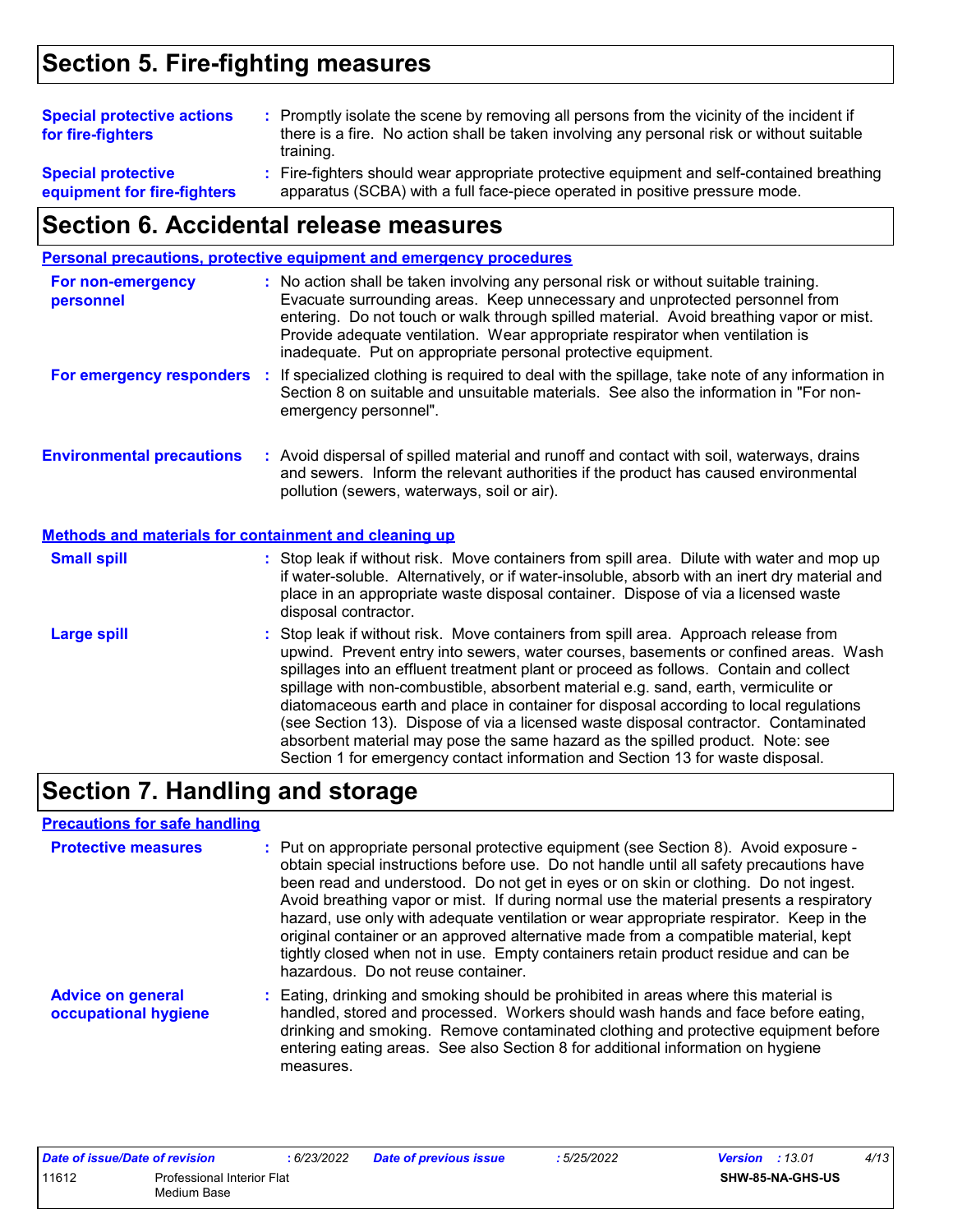### **Section 7. Handling and storage**

|                          | <b>Conditions for safe storage, :</b> Store in accordance with local regulations. Store in original container protected from                                                                                                                                                                                                                                                                               |
|--------------------------|------------------------------------------------------------------------------------------------------------------------------------------------------------------------------------------------------------------------------------------------------------------------------------------------------------------------------------------------------------------------------------------------------------|
| including any            | direct sunlight in a dry, cool and well-ventilated area, away from incompatible materials                                                                                                                                                                                                                                                                                                                  |
| <i>incompatibilities</i> | (see Section 10) and food and drink. Store locked up. Keep container tightly closed<br>and sealed until ready for use. Containers that have been opened must be carefully<br>resealed and kept upright to prevent leakage. Do not store in unlabeled containers.<br>Use appropriate containment to avoid environmental contamination. See Section 10 for<br>incompatible materials before handling or use. |

### **Section 8. Exposure controls/personal protection**

#### **Control parameters**

**Occupational exposure limits (OSHA United States)**

| <b>Ingredient name</b>                | CAS#       | <b>Exposure limits</b>                                                                                                                                                                                                                                                                                                                                                                                                                                                                         |
|---------------------------------------|------------|------------------------------------------------------------------------------------------------------------------------------------------------------------------------------------------------------------------------------------------------------------------------------------------------------------------------------------------------------------------------------------------------------------------------------------------------------------------------------------------------|
| Calcium Carbonate                     | 1317-65-3  | OSHA PEL (United States, 5/2018).<br>TWA: 5 mg/m <sup>3</sup> 8 hours. Form: Respirable<br>fraction<br>TWA: 15 mg/m <sup>3</sup> 8 hours. Form: Total dust<br>NIOSH REL (United States, 10/2020).<br>TWA: 5 mg/m <sup>3</sup> 10 hours. Form: Respirable<br>fraction<br>TWA: 10 mg/m <sup>3</sup> 10 hours. Form: Total                                                                                                                                                                        |
| <b>Titanium Dioxide</b>               | 13463-67-7 | ACGIH TLV (United States, 1/2021).<br>TWA: 10 mg/m <sup>3</sup> 8 hours.<br>OSHA PEL (United States, 5/2018).<br>TWA: 15 mg/m <sup>3</sup> 8 hours. Form: Total dust                                                                                                                                                                                                                                                                                                                           |
| Heavy Paraffinic Oil                  | 64742-65-0 | ACGIH TLV (United States, 1/2021).<br>TWA: 5 mg/m <sup>3</sup> 8 hours. Form: Inhalable<br>fraction<br>OSHA PEL (United States, 5/2018).<br>TWA: $5 \text{ mg/m}^3$ 8 hours.<br>NIOSH REL (United States, 10/2020).<br>TWA: 5 mg/m <sup>3</sup> 10 hours. Form: Mist<br>STEL: 10 mg/m <sup>3</sup> 15 minutes. Form: Mist                                                                                                                                                                      |
| Crystalline Silica, respirable powder | 14808-60-7 | OSHA PEL Z3 (United States, 6/2016).<br>TWA: 250 mppcf / (%SiO2+5) 8 hours. Form:<br>Respirable<br>TWA: 10 mg/m <sup>3</sup> / (%SiO2+2) 8 hours. Form:<br>Respirable<br>OSHA PEL (United States, 5/2018).<br>TWA: 50 µg/m <sup>3</sup> 8 hours. Form: Respirable<br>dust<br>ACGIH TLV (United States, 1/2021).<br>TWA: 0.025 mg/m <sup>3</sup> 8 hours. Form:<br>Respirable fraction<br>NIOSH REL (United States, 10/2020).<br>TWA: 0.05 mg/m <sup>3</sup> 10 hours. Form: respirable<br>dust |

**Occupational exposure limits (Canada)**

| Date of issue/Date of revision |                                                  |  |  |  |
|--------------------------------|--------------------------------------------------|--|--|--|
| 11612                          | <b>Professional Interior Flat</b><br>Medium Base |  |  |  |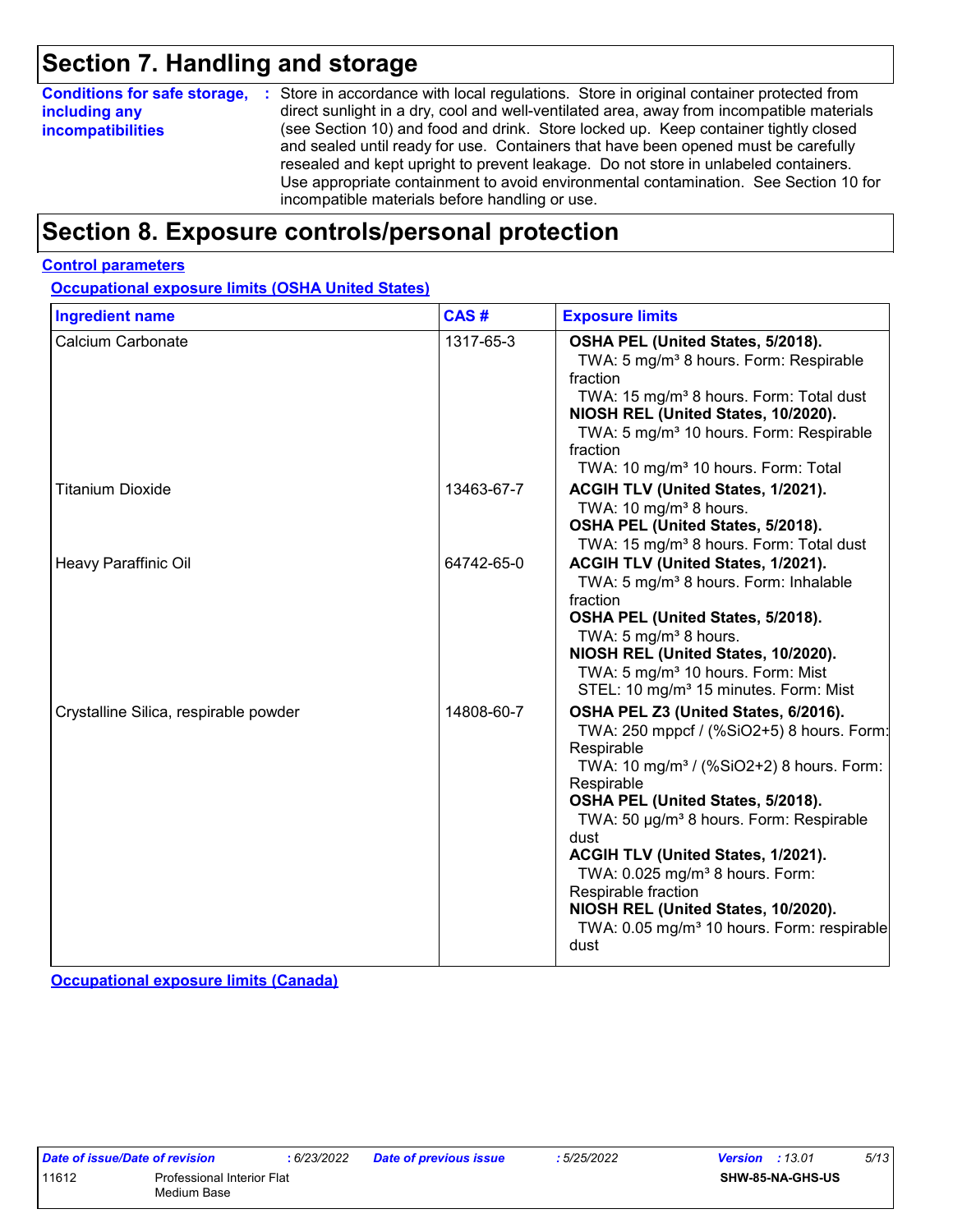| <b>Ingredient name</b> | CAS#       | <b>Exposure limits</b>                                                                                                                                                                                                                                                                                                                                                                                                                                                                                                                                                                                                     |  |  |
|------------------------|------------|----------------------------------------------------------------------------------------------------------------------------------------------------------------------------------------------------------------------------------------------------------------------------------------------------------------------------------------------------------------------------------------------------------------------------------------------------------------------------------------------------------------------------------------------------------------------------------------------------------------------------|--|--|
| Titanium dioxide       | 13463-67-7 | <b>CA British Columbia Provincial (Canada,</b><br>6/2021).<br>TWA: 10 mg/m <sup>3</sup> 8 hours. Form: Total dust<br>TWA: 3 mg/m <sup>3</sup> 8 hours. Form: respirable<br>fraction<br>CA Quebec Provincial (Canada, 6/2021).<br>TWAEV: 10 mg/m <sup>3</sup> 8 hours. Form: Total dust.<br>CA Alberta Provincial (Canada, 6/2018).<br>8 hrs OEL: 10 mg/m <sup>3</sup> 8 hours.<br>CA Ontario Provincial (Canada, 6/2019).<br>TWA: 10 mg/m <sup>3</sup> 8 hours.<br>CA Saskatchewan Provincial (Canada,<br>7/2013).<br>STEL: 20 mg/m <sup>3</sup> 15 minutes.<br>TWA: 10 mg/m <sup>3</sup> 8 hours.                         |  |  |
| Quartz                 | 14808-60-7 | <b>CA British Columbia Provincial (Canada,</b><br>$6/2021$ ).<br>TWA: 0.025 mg/m <sup>3</sup> 8 hours. Form:<br>Respirable<br>CA Quebec Provincial (Canada, 6/2021).<br>TWAEV: 0.1 mg/m <sup>3</sup> 8 hours. Form:<br>Respirable dust.<br>CA Alberta Provincial (Canada, 6/2018).<br>8 hrs OEL: 0.025 mg/m <sup>3</sup> 8 hours. Form:<br>Respirable particulate<br>CA Ontario Provincial (Canada, 6/2019).<br>TWA: 0.1 mg/m <sup>3</sup> 8 hours. Form: Respirable<br>particulate matter.<br><b>CA Saskatchewan Provincial (Canada,</b><br>7/2013).<br>TWA: 0.05 mg/m <sup>3</sup> 8 hours. Form: respirable<br>fraction |  |  |

#### **Occupational exposure limits (Mexico)**

|       | CAS# | <b>Exposure limits</b> |
|-------|------|------------------------|
| None. |      |                        |

| <b>Appropriate engineering</b><br>controls | : If user operations generate dust, fumes, gas, vapor or mist, use process enclosures,<br>local exhaust ventilation or other engineering controls to keep worker exposure to<br>airborne contaminants below any recommended or statutory limits.                                                                                                                                                  |
|--------------------------------------------|---------------------------------------------------------------------------------------------------------------------------------------------------------------------------------------------------------------------------------------------------------------------------------------------------------------------------------------------------------------------------------------------------|
| <b>Environmental exposure</b><br>controls  | : Emissions from ventilation or work process equipment should be checked to ensure<br>they comply with the requirements of environmental protection legislation. In some<br>cases, fume scrubbers, filters or engineering modifications to the process equipment<br>will be necessary to reduce emissions to acceptable levels.                                                                   |
| <b>Individual protection measures</b>      |                                                                                                                                                                                                                                                                                                                                                                                                   |
| <b>Hygiene measures</b>                    | : Wash hands, forearms and face thoroughly after handling chemical products, before<br>eating, smoking and using the lavatory and at the end of the working period.<br>Appropriate techniques should be used to remove potentially contaminated clothing.<br>Wash contaminated clothing before reusing. Ensure that eyewash stations and safety<br>showers are close to the workstation location. |

| Date of issue/Date of revision |                                                  | : 6/23/2022 | <b>Date of previous issue</b> | : 5/25/2022 | <b>Version</b> : 13.01 |                         | 6/13 |
|--------------------------------|--------------------------------------------------|-------------|-------------------------------|-------------|------------------------|-------------------------|------|
| 11612                          | <b>Professional Interior Flat</b><br>Medium Base |             |                               |             |                        | <b>SHW-85-NA-GHS-US</b> |      |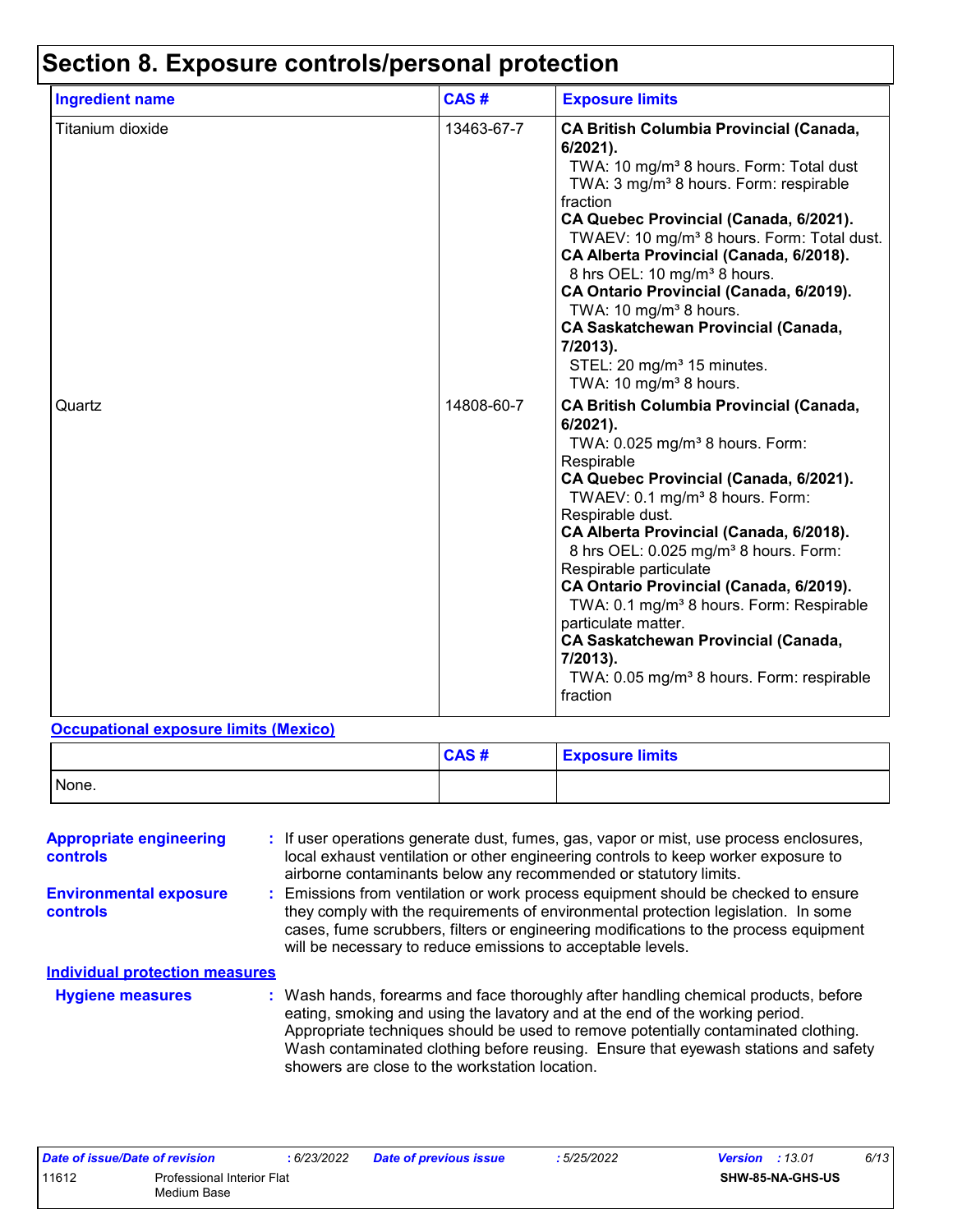## **Section 8. Exposure controls/personal protection**

| <b>Eye/face protection</b><br><b>Skin protection</b><br><b>Hand protection</b><br>protection time of the gloves cannot be accurately estimated.<br><b>Body protection</b><br>handling this product.<br><b>Other skin protection</b><br>specialist before handling this product.<br><b>Respiratory protection</b> |                                                                                                                                                                                                                                                                                                                                                                                                                                                                                                                                                       |
|------------------------------------------------------------------------------------------------------------------------------------------------------------------------------------------------------------------------------------------------------------------------------------------------------------------|-------------------------------------------------------------------------------------------------------------------------------------------------------------------------------------------------------------------------------------------------------------------------------------------------------------------------------------------------------------------------------------------------------------------------------------------------------------------------------------------------------------------------------------------------------|
|                                                                                                                                                                                                                                                                                                                  | : Safety eyewear complying with an approved standard should be used when a risk<br>assessment indicates this is necessary to avoid exposure to liquid splashes, mists,<br>gases or dusts. If contact is possible, the following protection should be worn, unless<br>the assessment indicates a higher degree of protection: chemical splash goggles.                                                                                                                                                                                                 |
|                                                                                                                                                                                                                                                                                                                  |                                                                                                                                                                                                                                                                                                                                                                                                                                                                                                                                                       |
|                                                                                                                                                                                                                                                                                                                  | : Chemical-resistant, impervious gloves complying with an approved standard should be<br>worn at all times when handling chemical products if a risk assessment indicates this is<br>necessary. Considering the parameters specified by the glove manufacturer, check<br>during use that the gloves are still retaining their protective properties. It should be<br>noted that the time to breakthrough for any glove material may be different for different<br>glove manufacturers. In the case of mixtures, consisting of several substances, the |
|                                                                                                                                                                                                                                                                                                                  | : Personal protective equipment for the body should be selected based on the task being<br>performed and the risks involved and should be approved by a specialist before                                                                                                                                                                                                                                                                                                                                                                             |
|                                                                                                                                                                                                                                                                                                                  | : Appropriate footwear and any additional skin protection measures should be selected<br>based on the task being performed and the risks involved and should be approved by a                                                                                                                                                                                                                                                                                                                                                                         |
|                                                                                                                                                                                                                                                                                                                  | : Based on the hazard and potential for exposure, select a respirator that meets the<br>appropriate standard or certification. Respirators must be used according to a<br>respiratory protection program to ensure proper fitting, training, and other important<br>aspects of use.                                                                                                                                                                                                                                                                   |

### **Section 9. Physical and chemical properties**

The conditions of measurement of all properties are at standard temperature and pressure unless otherwise indicated.

#### **Appearance**

| <b>Physical state</b>                                             | $:$ Liquid.                                                    |
|-------------------------------------------------------------------|----------------------------------------------------------------|
| <b>Color</b>                                                      | : Not available.                                               |
| Odor                                                              | Not available.                                                 |
| <b>Odor threshold</b>                                             | : Not available.                                               |
| pH                                                                | -9                                                             |
| <b>Melting point/freezing point</b>                               | : Not available.                                               |
| <b>Boiling point, initial boiling</b><br>point, and boiling range | : $100^{\circ}$ C (212 $^{\circ}$ F)                           |
| <b>Flash point</b>                                                | : Closed cup: Not applicable.                                  |
| <b>Evaporation rate</b>                                           | $\therefore$ 0.09 (butyl acetate = 1)                          |
| <b>Flammability</b>                                               | : Not available.                                               |
| Lower and upper explosion<br>limit/flammability limit             | : Not available.                                               |
| <b>Vapor pressure</b>                                             | : $2.3$ kPa (17.5 mm Hg)                                       |
| <b>Relative vapor density</b>                                     | : 1 [Air = 1]                                                  |
| <b>Relative density</b>                                           | : 1.31                                                         |
| <b>Solubility</b>                                                 | : Not available.                                               |
| <b>Partition coefficient: n-</b><br>octanol/water                 | : Not applicable.                                              |
| <b>Auto-ignition temperature</b>                                  | : Not available.                                               |
| <b>Decomposition temperature</b>                                  | : Not available.                                               |
| <b>Viscosity</b>                                                  | Kinematic (40°C (104°F)): >20.5 mm <sup>2</sup> /s (>20.5 cSt) |
| <b>Molecular weight</b>                                           | Not applicable.                                                |
|                                                                   |                                                                |

| Date of issue/Date of revision |                                           | : 6/23/2022 | <b>Date of previous issue</b> | : 5/25/2022 | <b>Version</b> : 13.01 |                  | 7/13 |
|--------------------------------|-------------------------------------------|-------------|-------------------------------|-------------|------------------------|------------------|------|
| 11612                          | Professional Interior Flat<br>Medium Base |             |                               |             |                        | SHW-85-NA-GHS-US |      |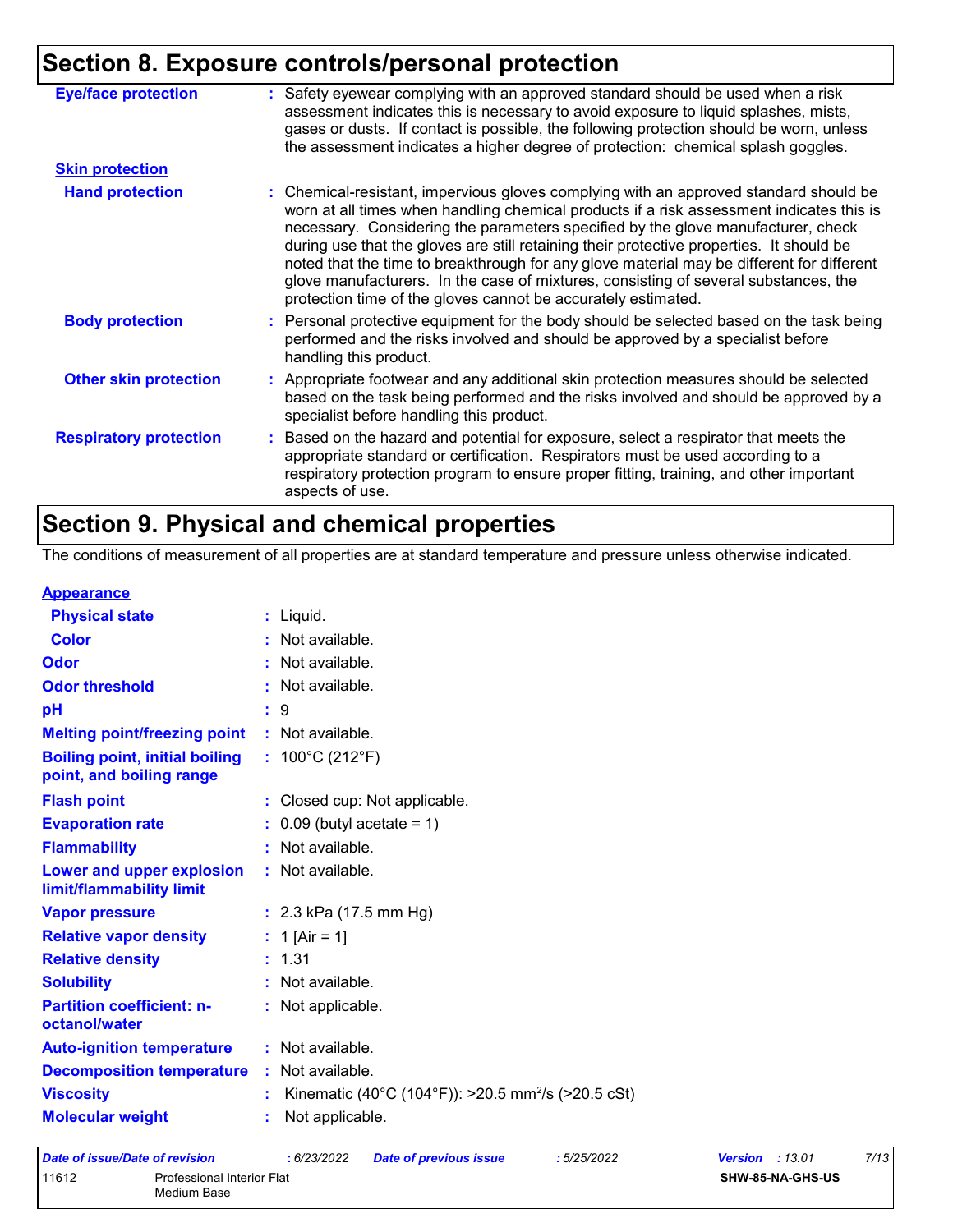### **Section 9. Physical and chemical properties**

#### **Aerosol product**

**Heat of combustion :** 0.428 kJ/g

### **Section 10. Stability and reactivity**

| <b>Reactivity</b>                                   | : No specific test data related to reactivity available for this product or its ingredients.              |
|-----------------------------------------------------|-----------------------------------------------------------------------------------------------------------|
| <b>Chemical stability</b>                           | : The product is stable.                                                                                  |
| <b>Possibility of hazardous</b><br><b>reactions</b> | : Under normal conditions of storage and use, hazardous reactions will not occur.                         |
| <b>Conditions to avoid</b>                          | : No specific data.                                                                                       |
| <b>Incompatible materials</b>                       | : No specific data.                                                                                       |
| <b>Hazardous decomposition</b><br>products          | : Under normal conditions of storage and use, hazardous decomposition products should<br>not be produced. |

### **Section 11. Toxicological information**

#### **Information on toxicological effects**

#### **Acute toxicity**

| <b>Product/ingredient name</b> | <b>Result</b>            | <b>Species</b> | <b>Dose</b>                | <b>Exposure</b> |
|--------------------------------|--------------------------|----------------|----------------------------|-----------------|
| Heavy Paraffinic Oil           | LD50 Dermal<br>LD50 Oral | Rabbit<br>Rat  | >5000 mg/kg<br>>5000 mg/kg |                 |

#### **Irritation/Corrosion**

| <b>Product/ingredient name</b> | <b>Result</b>        | <b>Species</b> | <b>Score</b> | <b>Exposure</b> | <b>Observation</b> |
|--------------------------------|----------------------|----------------|--------------|-----------------|--------------------|
| <b>Titanium Dioxide</b>        | Skin - Mild irritant | Human          |              | 72 hours 300    |                    |
|                                |                      |                |              | lug.            |                    |

#### **Sensitization**

Not available.

#### **Mutagenicity**

Not available.

#### **Carcinogenicity**

Not available.

#### **Classification**

| <b>Product/ingredient name</b>                                 | <b>OSHA</b> | <b>IARC</b> | <b>NTP</b>                      |
|----------------------------------------------------------------|-------------|-------------|---------------------------------|
| Titanium Dioxide<br>Crystalline Silica, respirable<br>l powder |             | 2Β          | Known to be a human carcinogen. |

#### **Reproductive toxicity**

Not available.

#### **Teratogenicity**

Not available.

#### **Specific target organ toxicity (single exposure)**

| Date of issue/Date of revision |                            | : 6/23/2022 | <b>Date of previous issue</b> | : 5/25/2022 | <b>Version</b> : 13.01 | 8/13 |
|--------------------------------|----------------------------|-------------|-------------------------------|-------------|------------------------|------|
| 11612                          | Professional Interior Flat |             |                               |             | SHW-85-NA-GHS-US       |      |
|                                | Medium Base                |             |                               |             |                        |      |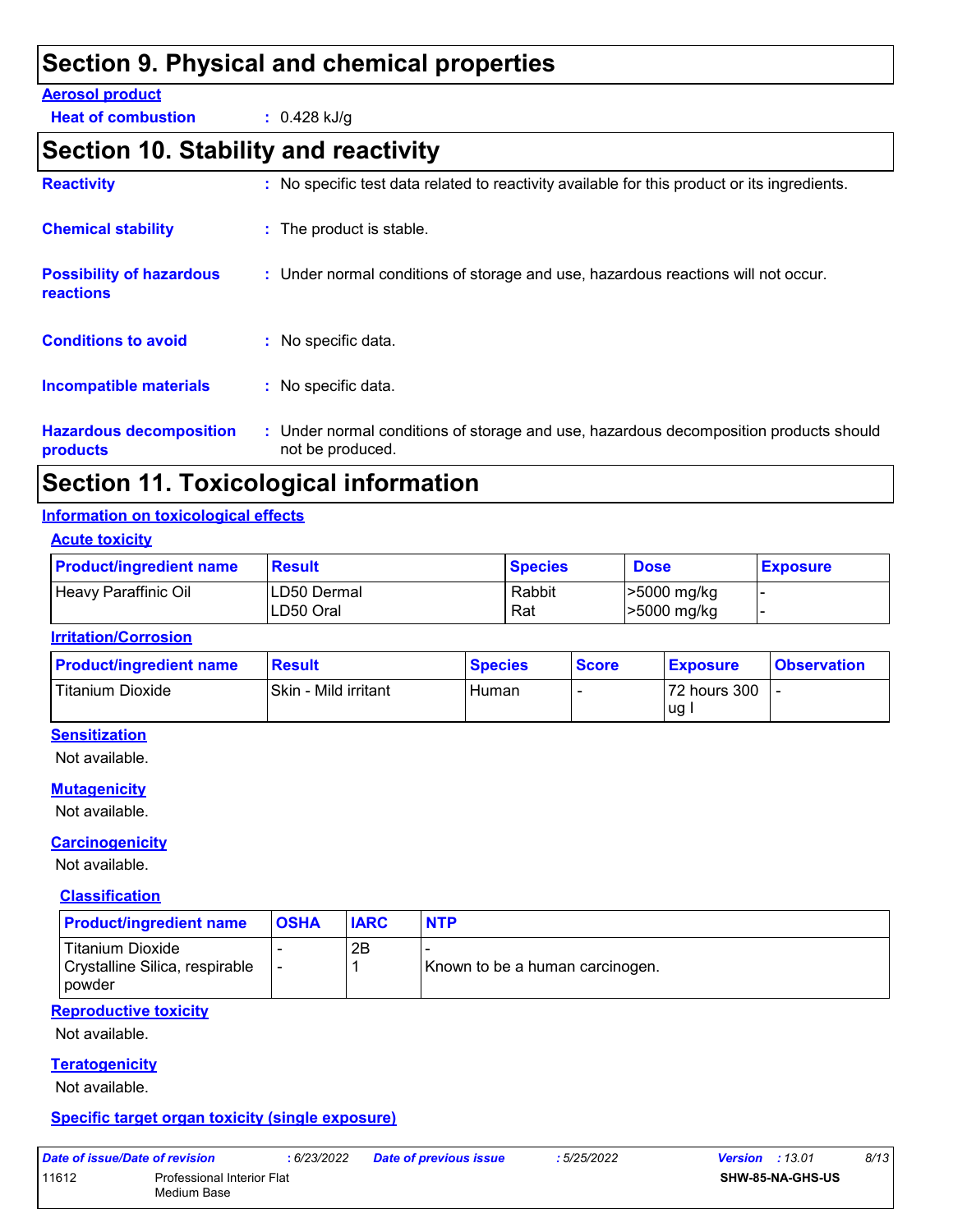## **Section 11. Toxicological information**

| <b>Name</b>       | <b>Category</b> | <b>Route of</b><br><b>exposure</b> | <b>Target organs</b>              |
|-------------------|-----------------|------------------------------------|-----------------------------------|
| Calcium Carbonate | Category 3      |                                    | Respiratory tract<br>l irritation |

#### **Specific target organ toxicity (repeated exposure)**

Medium Base

| <b>Name</b>                           | <b>Category</b> | ∣Route of<br><b>Lexposure</b> | <b>Target organs</b> |
|---------------------------------------|-----------------|-------------------------------|----------------------|
| Crystalline Silica, respirable powder | Category 1      | <b>linhalation</b>            |                      |

#### **Aspiration hazard**

| <b>Name</b>          | <b>Result</b>                             |
|----------------------|-------------------------------------------|
| Heavy Paraffinic Oil | ASPIRATION HAZARD - Category <sup>1</sup> |

| <b>Information on the likely</b><br>routes of exposure                       | : Not available.                                                                                                  |
|------------------------------------------------------------------------------|-------------------------------------------------------------------------------------------------------------------|
| <b>Potential acute health effects</b>                                        |                                                                                                                   |
| Eye contact                                                                  | : Causes serious eye irritation.                                                                                  |
| <b>Inhalation</b>                                                            | : No known significant effects or critical hazards.                                                               |
| <b>Skin contact</b>                                                          | : Causes skin irritation.                                                                                         |
| <b>Ingestion</b>                                                             | : No known significant effects or critical hazards.                                                               |
|                                                                              | Symptoms related to the physical, chemical and toxicological characteristics                                      |
| <b>Eye contact</b>                                                           | : Adverse symptoms may include the following:<br>pain or irritation<br>watering<br>redness                        |
| <b>Inhalation</b>                                                            | : No specific data.                                                                                               |
| <b>Skin contact</b>                                                          | : Adverse symptoms may include the following:<br>irritation<br>redness                                            |
| <b>Ingestion</b>                                                             | : No specific data.                                                                                               |
|                                                                              | Delayed and immediate effects and also chronic effects from short and long term exposure                          |
| <b>Short term exposure</b>                                                   |                                                                                                                   |
| <b>Potential immediate</b><br>effects                                        | : Not available.                                                                                                  |
| <b>Potential delayed effects</b>                                             | : Not available.                                                                                                  |
| <b>Long term exposure</b>                                                    |                                                                                                                   |
| <b>Potential immediate</b><br>effects                                        | : Not available.                                                                                                  |
| <b>Potential delayed effects</b>                                             | : Not available.                                                                                                  |
| <b>Potential chronic health effects</b><br>Not available.                    |                                                                                                                   |
| General                                                                      | : No known significant effects or critical hazards.                                                               |
| <b>Carcinogenicity</b>                                                       | : May cause cancer. Risk of cancer depends on duration and level of exposure.                                     |
| <b>Mutagenicity</b>                                                          | : No known significant effects or critical hazards.                                                               |
| <b>Teratogenicity</b>                                                        | : No known significant effects or critical hazards.                                                               |
| <b>Date of issue/Date of revision</b><br>11612<br>Professional Interior Flat | : 5/25/2022<br>9/13<br>: 6/23/2022<br><b>Date of previous issue</b><br><b>Version : 13.01</b><br>SHW-85-NA-GHS-US |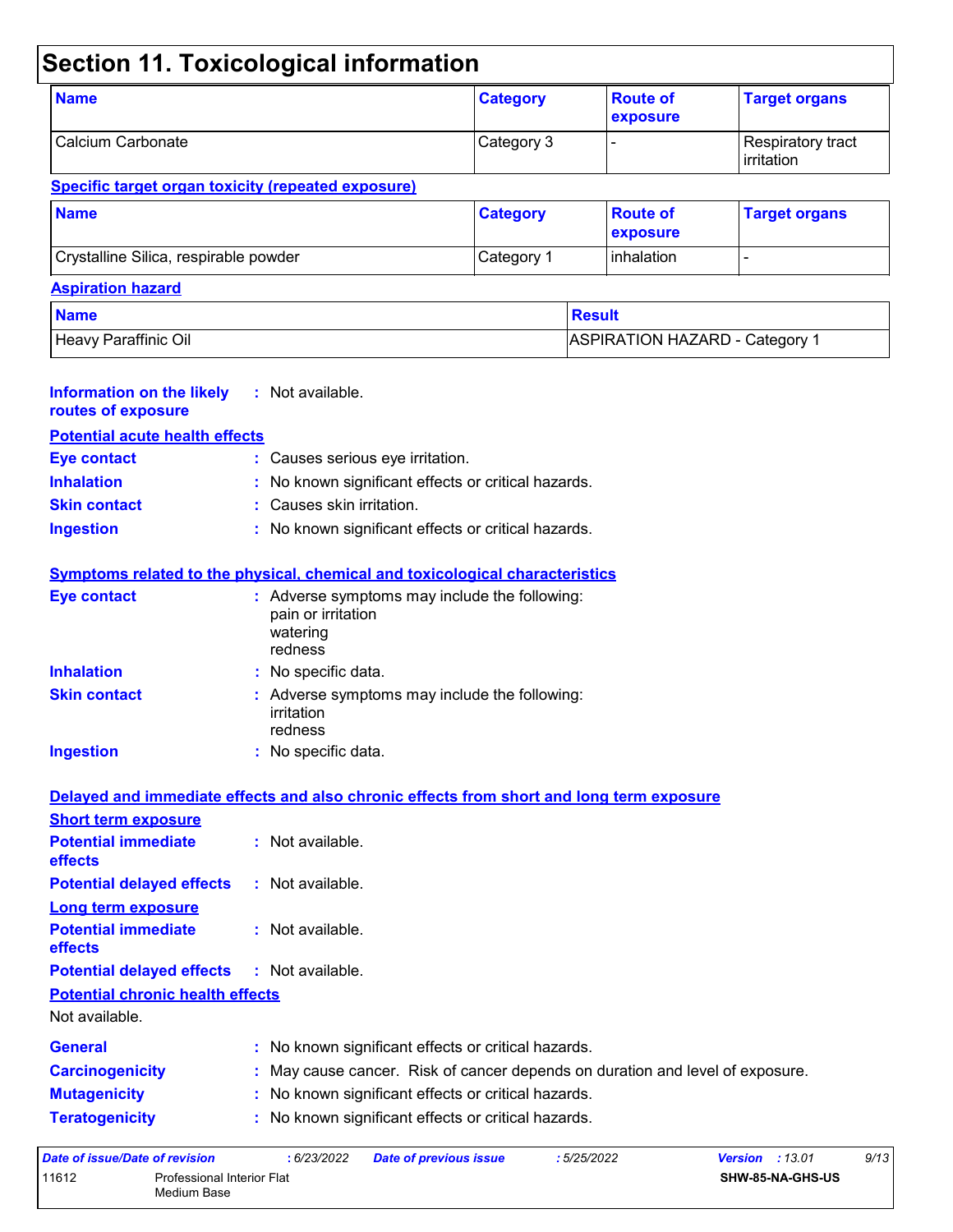### **Section 11. Toxicological information**

**coefficient (Koc)** 

**Developmental effects :** No known significant effects or critical hazards.

**Fertility effects :** No known significant effects or critical hazards.

**Numerical measures of toxicity** Not available. **Acute toxicity estimates**

### **Section 12. Ecological information**

| <b>Product/ingredient name</b>       | <b>Result</b>                         | <b>Species</b>               | <b>Exposure</b> |
|--------------------------------------|---------------------------------------|------------------------------|-----------------|
| <b>Titanium Dioxide</b>              | Acute LC50 >1000000 µg/l Marine water | Fish - Fundulus heteroclitus | 96 hours        |
|                                      |                                       |                              |                 |
| <b>Persistence and degradability</b> |                                       |                              |                 |
| Not available.                       |                                       |                              |                 |
| <b>Bioaccumulative potential</b>     |                                       |                              |                 |
| Not available.                       |                                       |                              |                 |
|                                      |                                       |                              |                 |
|                                      |                                       |                              |                 |
| <b>Mobility in soil</b>              |                                       |                              |                 |

**Other adverse effects** : No known significant effects or critical hazards.

### **Section 13. Disposal considerations**

| <b>Disposal methods</b> | : The generation of waste should be avoided or minimized wherever possible. Disposal<br>of this product, solutions and any by-products should at all times comply with the<br>requirements of environmental protection and waste disposal legislation and any<br>regional local authority requirements. Dispose of surplus and non-recyclable products<br>via a licensed waste disposal contractor. Waste should not be disposed of untreated to<br>the sewer unless fully compliant with the requirements of all authorities with jurisdiction.<br>Waste packaging should be recycled. Incineration or landfill should only be considered<br>when recycling is not feasible. This material and its container must be disposed of in a<br>safe way. Care should be taken when handling emptied containers that have not been<br>cleaned or rinsed out. Empty containers or liners may retain some product residues.<br>Avoid dispersal of spilled material and runoff and contact with soil, waterways, drains |
|-------------------------|----------------------------------------------------------------------------------------------------------------------------------------------------------------------------------------------------------------------------------------------------------------------------------------------------------------------------------------------------------------------------------------------------------------------------------------------------------------------------------------------------------------------------------------------------------------------------------------------------------------------------------------------------------------------------------------------------------------------------------------------------------------------------------------------------------------------------------------------------------------------------------------------------------------------------------------------------------------------------------------------------------------|
|                         | and sewers.                                                                                                                                                                                                                                                                                                                                                                                                                                                                                                                                                                                                                                                                                                                                                                                                                                                                                                                                                                                                    |

### **Section 14. Transport information**

| Date of issue/Date of revision |                                           | : 6/23/2022 | <b>Date of previous issue</b> | : 5/25/2022 | <b>Version</b> : 13.01 |                         | 10/13 |
|--------------------------------|-------------------------------------------|-------------|-------------------------------|-------------|------------------------|-------------------------|-------|
| 11612                          | Professional Interior Flat<br>Medium Base |             |                               |             |                        | <b>SHW-85-NA-GHS-US</b> |       |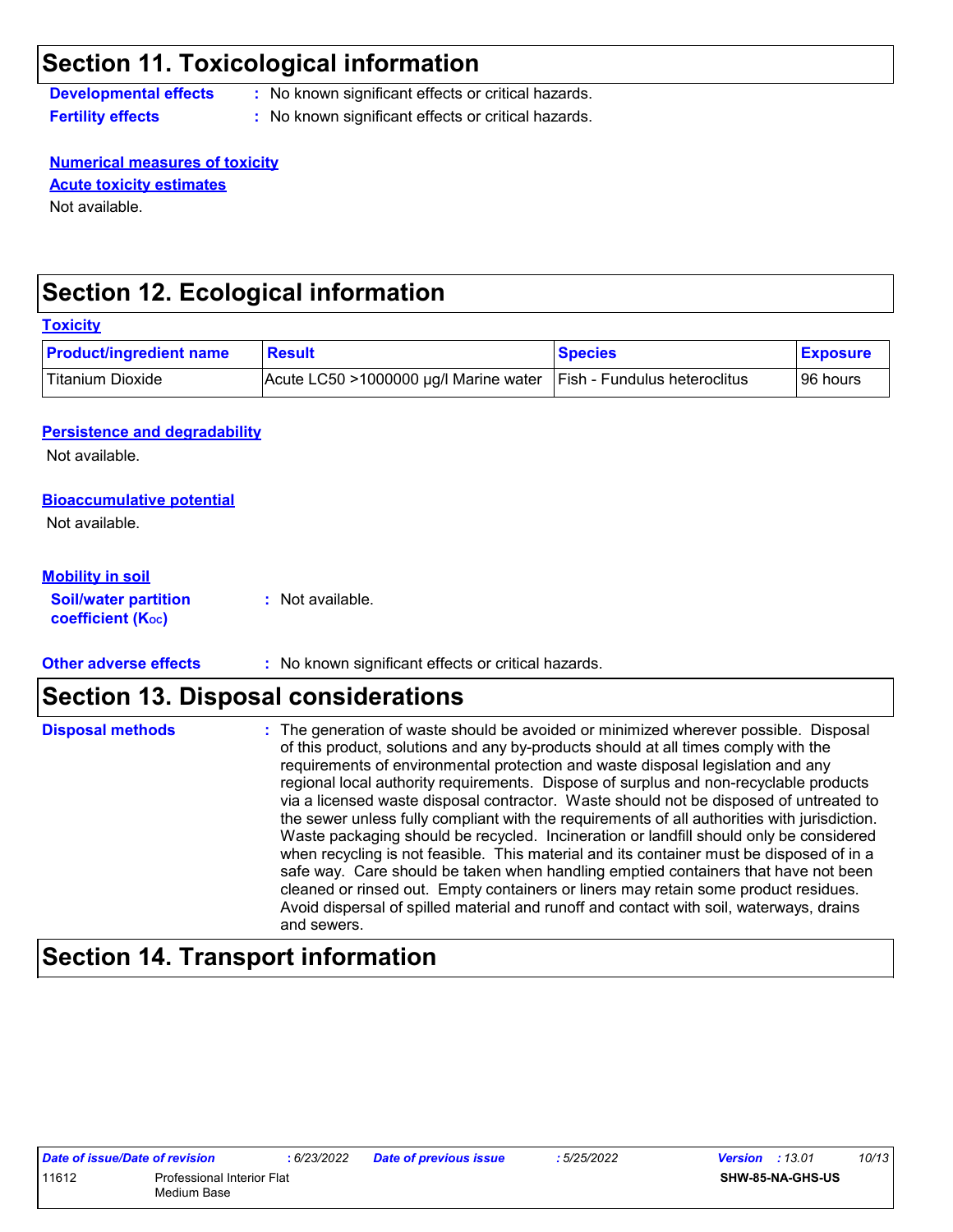### **Section 14. Transport information**

|                                         | <b>DOT</b><br><b>Classification</b> | <b>TDG</b><br><b>Classification</b>                                                                                                                                                                                                                                                                                                                                                                                                                                                                                                                                                                                                                                                 | <b>Mexico</b><br><b>Classification</b> | <b>IATA</b>    | <b>IMDG</b>    |
|-----------------------------------------|-------------------------------------|-------------------------------------------------------------------------------------------------------------------------------------------------------------------------------------------------------------------------------------------------------------------------------------------------------------------------------------------------------------------------------------------------------------------------------------------------------------------------------------------------------------------------------------------------------------------------------------------------------------------------------------------------------------------------------------|----------------------------------------|----------------|----------------|
| <b>UN number</b>                        | Not regulated.                      | Not regulated.                                                                                                                                                                                                                                                                                                                                                                                                                                                                                                                                                                                                                                                                      | Not regulated.                         | Not regulated. | Not regulated. |
| <b>UN proper</b><br>shipping name       |                                     |                                                                                                                                                                                                                                                                                                                                                                                                                                                                                                                                                                                                                                                                                     |                                        |                |                |
| <b>Transport</b><br>hazard class(es)    |                                     |                                                                                                                                                                                                                                                                                                                                                                                                                                                                                                                                                                                                                                                                                     |                                        |                |                |
| <b>Packing group</b>                    |                                     |                                                                                                                                                                                                                                                                                                                                                                                                                                                                                                                                                                                                                                                                                     |                                        |                |                |
| <b>Environmental</b><br><b>hazards</b>  | No.                                 | No.                                                                                                                                                                                                                                                                                                                                                                                                                                                                                                                                                                                                                                                                                 | No.                                    | No.            | No.            |
| <b>Additional</b><br><b>information</b> |                                     |                                                                                                                                                                                                                                                                                                                                                                                                                                                                                                                                                                                                                                                                                     |                                        |                |                |
| <b>Special precautions for user :</b>   |                                     | Multi-modal shipping descriptions are provided for informational purposes and do not<br>consider container sizes. The presence of a shipping description for a particular<br>mode of transport (sea, air, etc.), does not indicate that the product is packaged<br>suitably for that mode of transport. All packaging must be reviewed for suitability<br>prior to shipment, and compliance with the applicable regulations is the sole<br>responsibility of the person offering the product for transport. People loading and<br>unloading dangerous goods must be trained on all of the risks deriving from the<br>substances and on all actions in case of emergency situations. |                                        |                |                |

#### **Proper shipping name :**

: Not available.

### **Section 15. Regulatory information**

**TSCA 5(a)2 proposed significant new use rules**: 2-Methyl-4-isothiazolin-3-one; 5-Chloro-2-methylisothiazolinone

#### **SARA 313**

SARA 313 (40 CFR 372.45) supplier notification can be found on the Environmental Data Sheet.

#### **California Prop. 65**

WARNING: This product contains chemicals known to the State of California to cause cancer and birth defects or other reproductive harm.

#### **International regulations**

| <b>International lists</b> | : Australia inventory (AIIC): Not determined.                |
|----------------------------|--------------------------------------------------------------|
|                            | China inventory (IECSC): Not determined.                     |
|                            | Japan inventory (CSCL): Not determined.                      |
|                            | Japan inventory (ISHL): Not determined.                      |
|                            | Korea inventory (KECI): Not determined.                      |
|                            | New Zealand Inventory of Chemicals (NZIoC): Not determined.  |
|                            | <b>Philippines inventory (PICCS): Not determined.</b>        |
|                            | Taiwan Chemical Substances Inventory (TCSI): Not determined. |

| Date of issue/Date of revision |                                           | : 6/23/2022 | <b>Date of previous issue</b> | : 5/25/2022 | <b>Version</b> : 13.01 |                         | 11/13 |
|--------------------------------|-------------------------------------------|-------------|-------------------------------|-------------|------------------------|-------------------------|-------|
| 11612                          | Professional Interior Flat<br>Medium Base |             |                               |             |                        | <b>SHW-85-NA-GHS-US</b> |       |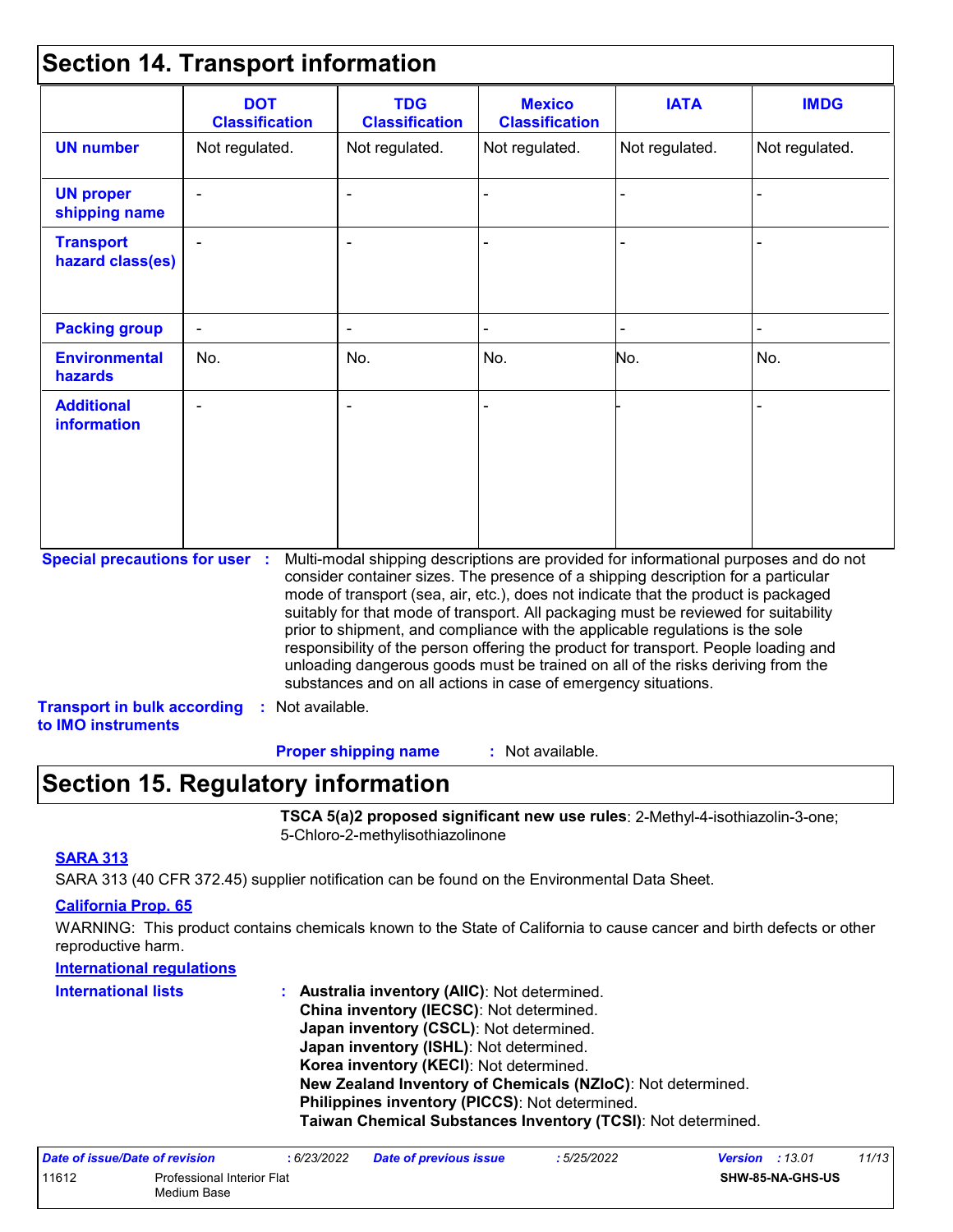### **Section 15. Regulatory information**

**Thailand inventory**: Not determined. **Turkey inventory**: Not determined. **Vietnam inventory**: Not determined.

### **Section 16. Other information**

#### **Hazardous Material Information System (U.S.A.)**



**The customer is responsible for determining the PPE code for this material. For more information on HMIS® Personal Protective Equipment (PPE) codes, consult the HMIS® Implementation Manual.**

**Caution: HMIS® ratings are based on a 0-4 rating scale, with 0 representing minimal hazards or risks, and 4 representing significant hazards or risks. Although HMIS® ratings and the associated label are not required on SDSs or products leaving a facility under 29 CFR 1910.1200, the preparer may choose to provide them. HMIS® ratings are to be used with a fully implemented HMIS® program. HMIS® is a registered trademark and service mark of the American Coatings Association, Inc.**

**Procedure used to derive the classification**

|                                                                                                                             |  | <b>Classification</b>                                                                                                                                                                                                                                                                                                                                                                                                                                                                                                                                                                                                        | <b>Justification</b> |
|-----------------------------------------------------------------------------------------------------------------------------|--|------------------------------------------------------------------------------------------------------------------------------------------------------------------------------------------------------------------------------------------------------------------------------------------------------------------------------------------------------------------------------------------------------------------------------------------------------------------------------------------------------------------------------------------------------------------------------------------------------------------------------|----------------------|
| SKIN CORROSION/IRRITATION - Category 2<br>SERIOUS EYE DAMAGE/ EYE IRRITATION - Category 2A<br>CARCINOGENICITY - Category 1A |  | Calculation method<br>Calculation method<br>Calculation method                                                                                                                                                                                                                                                                                                                                                                                                                                                                                                                                                               |                      |
| <b>History</b>                                                                                                              |  |                                                                                                                                                                                                                                                                                                                                                                                                                                                                                                                                                                                                                              |                      |
| <b>Date of printing</b>                                                                                                     |  | : 6/23/2022                                                                                                                                                                                                                                                                                                                                                                                                                                                                                                                                                                                                                  |                      |
| Date of issue/Date of<br>revision                                                                                           |  | : 6/23/2022                                                                                                                                                                                                                                                                                                                                                                                                                                                                                                                                                                                                                  |                      |
| Date of previous issue                                                                                                      |  | : 5/25/2022                                                                                                                                                                                                                                                                                                                                                                                                                                                                                                                                                                                                                  |                      |
| <b>Version</b>                                                                                                              |  | : 13.01                                                                                                                                                                                                                                                                                                                                                                                                                                                                                                                                                                                                                      |                      |
| <b>Key to abbreviations</b>                                                                                                 |  | $\therefore$ ATE = Acute Toxicity Estimate<br><b>BCF</b> = Bioconcentration Factor<br>GHS = Globally Harmonized System of Classification and Labelling of Chemicals<br>IATA = International Air Transport Association<br>IBC = Intermediate Bulk Container<br><b>IMDG = International Maritime Dangerous Goods</b><br>LogPow = logarithm of the octanol/water partition coefficient<br>MARPOL = International Convention for the Prevention of Pollution From Ships, 1973<br>as modified by the Protocol of 1978. ("Marpol" = marine pollution)<br>$N/A = Not available$<br>SGG = Segregation Group<br>$UN = United Nations$ |                      |

**Indicates information that has changed from previously issued version.**

#### **Notice to reader**

**It is recommended that each customer or recipient of this Safety Data Sheet (SDS) study it carefully and consult resources, as necessary or appropriate, to become aware of and understand the data contained in this SDS and any hazards associated with the product. This information is provided in good faith and believed to be accurate as of the effective date herein. However, no warranty, express or implied, is given. The information presented here applies only to the product as shipped. The addition of any material can change the composition, hazards and risks of the product. Products shall not be repackaged, modified, or tinted except as specifically instructed by the manufacturer, including but not limited to the incorporation of products not specified by the manufacturer, or the use or addition of products in proportions not specified by the manufacturer. Regulatory requirements are subject to change and may differ between various locations and jurisdictions. The customer/buyer/user is** 

| Date of issue/Date of revision |                                                  | : 6/23/2022 | <b>Date of previous issue</b> | : 5/25/2022 | <b>Version</b> : 13.01 |                         | 12/13 |
|--------------------------------|--------------------------------------------------|-------------|-------------------------------|-------------|------------------------|-------------------------|-------|
| 11612                          | <b>Professional Interior Flat</b><br>Medium Base |             |                               |             |                        | <b>SHW-85-NA-GHS-US</b> |       |